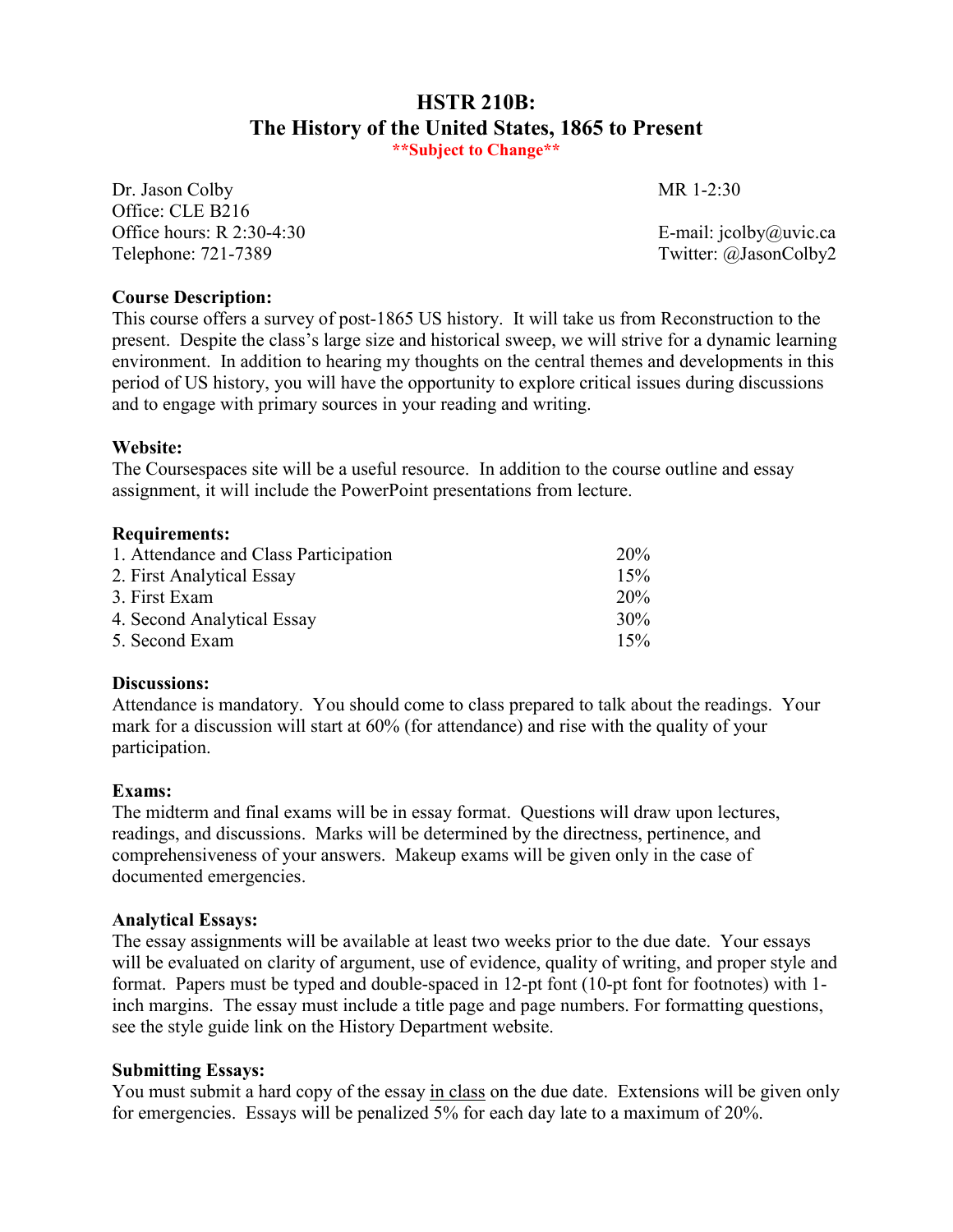#### **Policies:**

- 1. When listening to lectures and discussing issues in class, always be respectful of others.
- 2. Do not carry on a conversation or read outside material during class.
- 3. Turn off all electronic devices (except laptop computers *being used for taking notes*).
- 4. Do not pack up while I am speaking; I will finish on time.

#### **Required Texts (available at UVic bookstore):**

Foner, *Give Me Liberty!*,  $5<sup>th</sup>$  ed., vol 2 (2017) Foner, *Voices of Freedom*, 5<sup>th</sup> ed., vol 2 (2017)

- Week I RECONSTRUCTION AND REPUBLICANISM Reading: *Give Me Liberty*, ch. 15; *Voices of Freedom*, ch. 15 1/6: The Limits of Freedom 1/9: Industrialization and Its Discontents
- Week II EXPANSION AND CRISIS Reading: *Give Me Liberty*, ch. 16; *Voices of Freedom*, ch. 16 1/13: The Conquest of the West 1/16: Depression and Upheaval
- Week III REDEFINING AMERICA Reading: *Give Me Liberty*, ch. 17; *Voices of Freedom*, ch. 17 1/20: An Imperial Leap 1/23: A "New" Immigration?
- Week IV THE GREAT WAR AND ITS AFTERMATH Reading: *Give Me Liberty*, ch. 18-19; *Voices of Freedom*, ch. 18-19 1/27: The Progressive Era 1/30: Crusade and Reaction
- Week V A NEW STATE Reading: *Give Me Liberty*, ch. 20-21; *Voices of Freedom*, ch. 20-21 2/3: From the Roaring 20s to the Great Depression 2/6: Franklin Roosevelt and the New Deal **\*\*First Essay Due\*\***
- Week VI THE GREAT CRUSADE Reading: *Give Me Liberty*, ch. 22; *Voices of Freedom*, ch. 22 2/10: The "Good" War 2/13: \*\*First Exam\*\*
- Week VII 2/17-2/21 \*\*Reading Break\*\*

Week VIII COLD WAR AMERICA Reading: *Give Me Liberty*, ch. 23; *Voices of Freedom*, ch. 23 2/24: An Age of Conformity? 2/27: The Second Reconstruction